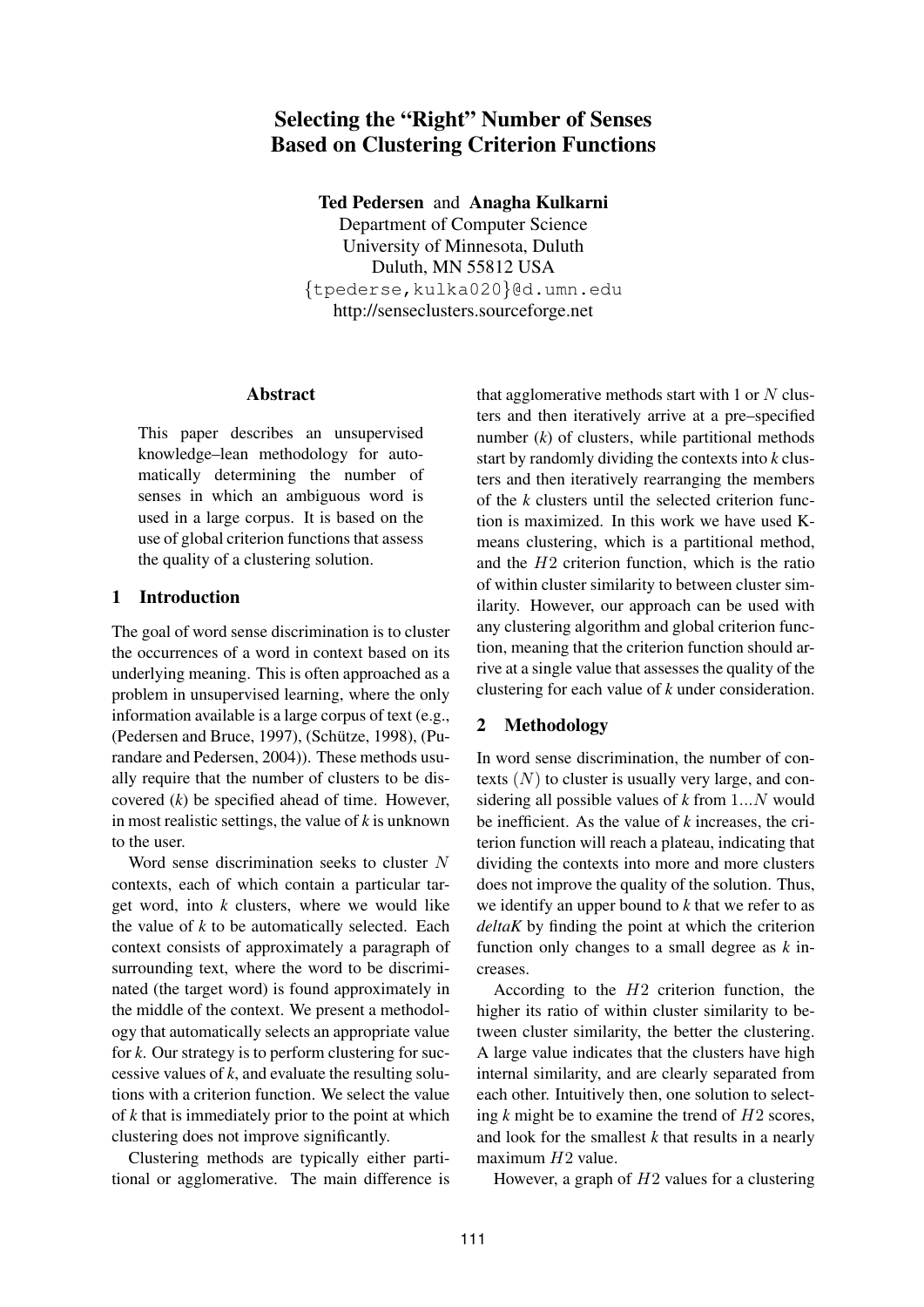of the 4 sense verb *serve* as shown in Figure 1 (top) reveals the difficulties of such an approach. There is a gradual curve in this graph and the maximum value (plateau) is not reached until *k* values greater than 100.

We have developed three methods that take as input the  $H2$  values generated from  $1...delta K$ and automatically determine the "right" value of *k*, based on finding when the changes in H2 as *k* increases are no longer significant.

#### **2.1 PK1**

The PK1 measure is based on (Mojena, 1977), which finds clustering solutions for all values of k from 1..N, and then determines the mean and standard deviation of the criterion function. Then, a score is computed for each value of *k* by subtracting the mean from the criterion function, and dividing by the standard deviation. We adapt this technique by using the  $H2$  criterion function, and limit *k* from 1...deltaK:

$$
PK1(k) = \frac{H2(k) - mean(H2[1...deltaK])}{std(H2[1...deltaK])}
$$
\n(1)

To select a value of *k*, a threshold must be set. Then, as soon as  $PK1(k)$  exceeds this threshold, *k-1* is selected as the appropriate number of clusters. We have considered setting this threshold using the normal distribution based on interpreting PK1 as a z-score, although Mojena makes it clear that he views this method as an "operational rule" that is not based on any distributional assumptions. He suggests values of 2.75 to 3.50, but also states they would need to be adjusted for different data sets. We have arrived at an empirically determined value of -0.70, which coincides with the point in the standard normal distribution where 75% of the probability mass is associated with values greater than this.

We observe that the distribution of  $PK1$  scores tends to change with different data sets, making it hard to apply a single threshold. The graph of the  $PK1$  scores shown in Figure 1 illustrates the difficulty - the slope of these scores is nearly linear, and as such the threshold (as shown by the horizontal line) is a somewhat arbitrary cutoff.

# **2.2 PK2**

PK2 is similar to (Hartigan, 1975), in that both take the ratio of a criterion function at *k* and *k-1*,



Figure 1: Graphs of H2 (top) and PK 1-3 for *serve*: Actual number of senses (4) shown as triangle (all), predicted number as square (PK1-3), and  $delta(17)$  shown as dot  $(H2)$  and upper limit of *k* (PK1-3).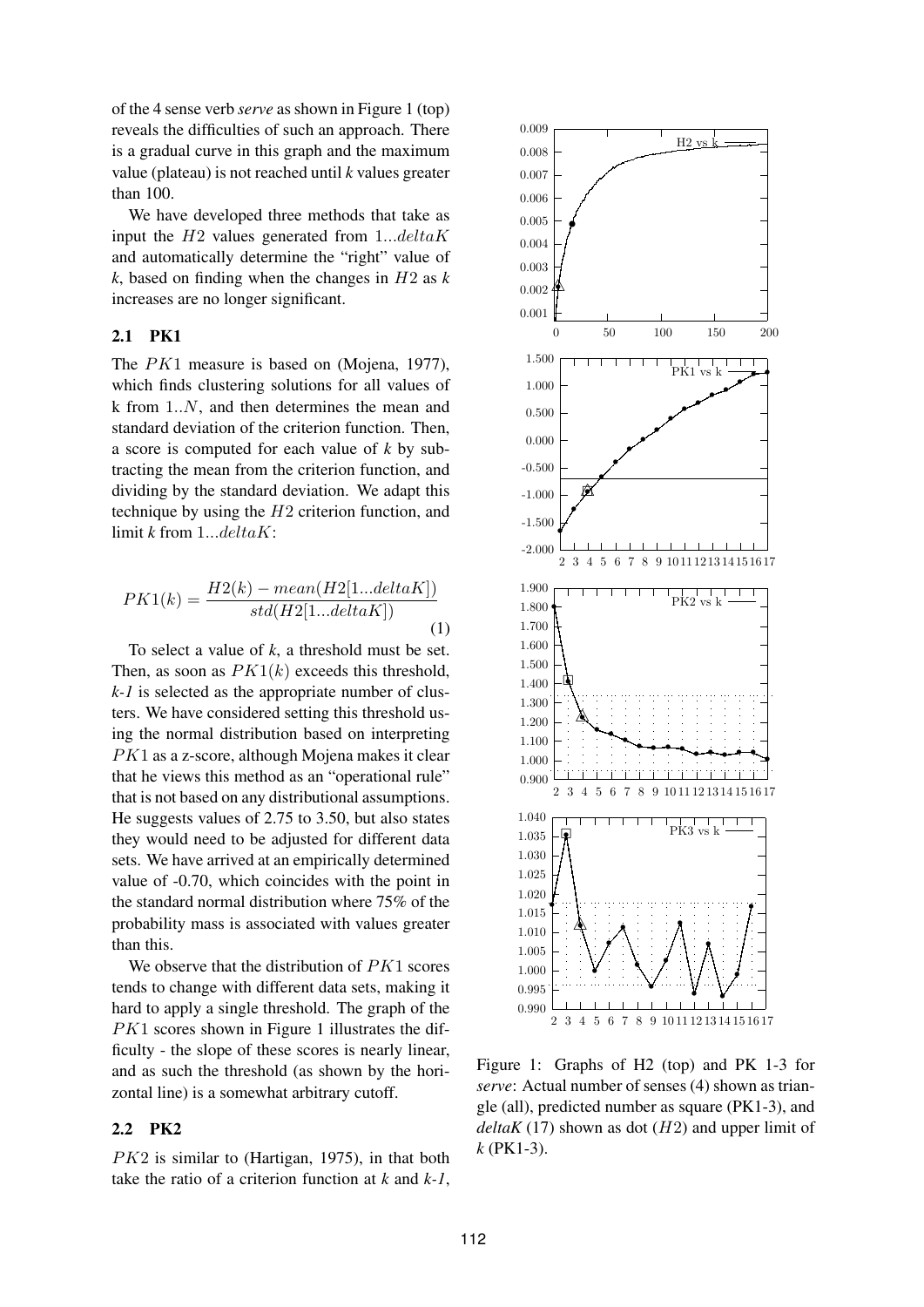in order to assess the relative improvement when increasing the number of clusters.

$$
PK2(k) = \frac{H2(k)}{H2(k-1)}
$$
 (2)

When this ratio approaches 1, the clustering has reached a plateau, and increasing *k* will have no benefit. If PK2 is greater than 1, then an additional cluster improves the solution and we should increase *k*. We compute the standard deviation of PK2 and use that to establish a boundary as to what it means to be "close enough" to 1 to consider that we have reached a plateau. Thus, PK2 will select *k* where  $PK2(k)$  is the closest to (but not less than) 1 + standard deviation(PK2[1...*deltaK*]).

The graph of PK2 in Figure 1 shows an *elbow* that is near the actual number of senses. The critical region defined by the standard deviation is shaded, and note that PK2 selected the value of *k* that was outside of (but closest to) that region. This is interpreted as being the last value of *k* that resulted in a significant improvement in clustering quality. Note that here  $PK2$  predicts 3 senses (square) while in fact there are 4 actual senses (triangle). It is significant that the graph of  $PK2$  provides a clearer representation of the plateau than does that of  $H2$ .

## **2.3 PK3**

PK3 utilizes three *k* values, in an attempt to find a point at which the criterion function increases and then suddenly decreases. Thus, for a given value of *k* we compare its criterion function to the preceding and following value of *k*:

$$
PK3(k) = \frac{2 \times H2(k)}{H2(k-1) + H2(k+1)}
$$
 (3)

 $PK3$  is close to 1 if the three  $H2$  values form a line, meaning that they are either ascending, or they are on the plateau. However, our use of *deltaK* eliminates the plateau, so in our case values of 1 show that *k* is resulting in consistent improvements to clustering quality, and that we should continue. When  $PK3$  rises significantly above 1, we know that  $k+1$  is not climbing as quickly, and we have reached a point where additional clustering may not be helpful. To select  $k$  we chose the largest value of  $PK3(k)$  that is closest to (but still greater than) the critical region defined by the standard deviation of PK3. This is the last point where a significant increase in  $H2$  was observed.

Note that the graph of  $PK3$  in Figure 1 shows the value of PK3 rising and falling dramatically in the critical region, suggesting a need for additional points to make it less localized.

PK3 is similar in spirit to (Salvador and Chan, 2004), which introduces the L measure. This tries to find the point of maximum curvature in the criterion function graph, by fitting a pair of lines to the curve (where the intersection of these lines represents the selected *k*).

#### **3 Experimental Results**

We conducted experiments with words that have 2, 3, 4, and 6 actual senses. We used three words that had been manually sense tagged, including the 3 sense adjective *hard*, the 4 sense verb *serve*, and the 6 sense noun *line*. We also created 19 *name conflations* where sets of 2, 3, 4, and 6 names of persons, places, or organizations that are included in the English GigaWord corpus (and that are typically unambiguous) are replaced with a single name to create pseudo or false ambiguities. For example, we replaced all mentions of *Bill Clinton* and *Tony Blair* with a single name that can refer to either of them. In general the names we used in these sets are fairly well known and occur hundreds or even thousands of times.

We clustered each word or name using four different configurations of our clustering approach, in order to determine how consistent the selected value of  $k$  is in the face of changing feature sets and context representations. The four configurations are first order feature vectors made up of unigrams that occurred 5 or more times, with and without singular value decomposition, and then second order feature vectors based on bigrams that occurred 5 or more times and had a log–likelihood score of 3.841 or greater, with and without singular value decomposition. Details on these approaches can be found in (Purandare and Pedersen, 2004).

Thus, in total there are 22 words to be discriminated, 7 with 2 senses, 6 words with 3 senses, 6 with 4 senses, and 3 words with 6 senses. Four different configurations of clustering are run for each word, leading to a total of 88 experiments. The results are shown in Tables 1, 2, and 3. In these tables, the actual numbers of senses are in the columns, and the predicted number of senses are in the rows.

We see that the predicted value of  $PK1$  agreed